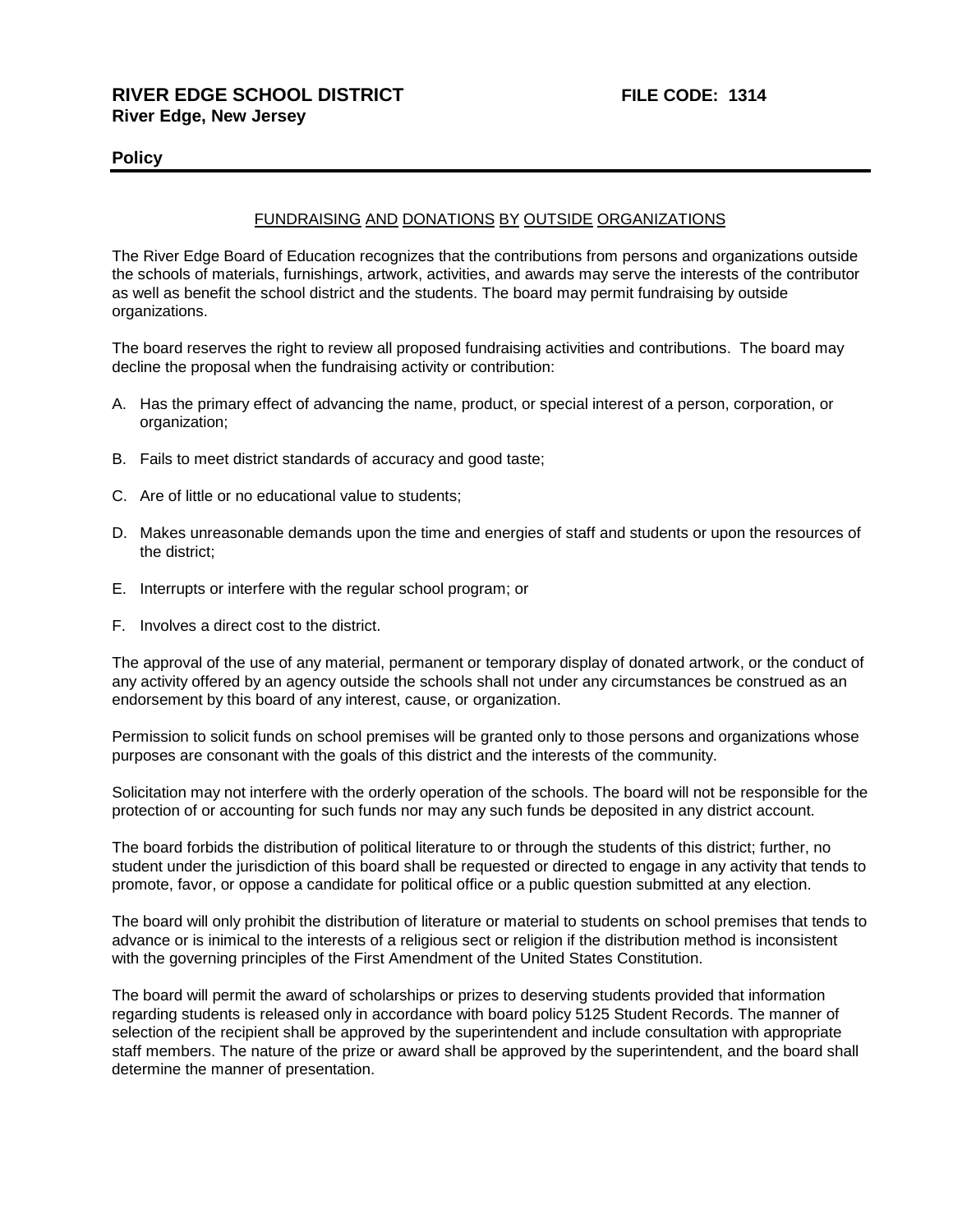## FUNDRAISING AND DONATIONS BY OUTSIDE ORGANIZATIONS (continued)

#### **Recruitment**

Recruitment activities by outside organizations are prohibited on school grounds unless approved by the board.

The district must notify parents/guardians annually in writing of their rights in regard to student participation in educational, occupational and military recruitment programs (see board policy 5125 Student Records).

#### **Implementation**

No person or organization may solicit funds on school property without permission from the board of education.

Funds raised by district-sponsored or school-sponsored activities shall be deposited in the proper district accounts by the business administrator/board secretary.

Funds solicited by outside organizations shall not to be deposited in any district account.

The board disclaims all responsibility for the protection of, or accounting for funds solicited and/or collected by outside organizations. A copy of the policy shall be given to any individual or group granted permission to solicit funds on district property.

| Adopted:             | November 28, 1990               |
|----------------------|---------------------------------|
| Revised:             | December 3, 1999, April 2, 2003 |
| NJSBA Review/Update: | August 2017                     |
| Readopted:           | September 27, 2017              |

Key Words

Donations, Fundraising, Fundraiser, Scholarship, Prize

| Legal References: N.J.S.A. 18A:11-1 |                               | General mandatory powers and duties                 |
|-------------------------------------|-------------------------------|-----------------------------------------------------|
|                                     | N.J.S.A. 18A:19-14            | Funds derived from pupil activities                 |
|                                     | N.J.S.A. 18A:20-34            | Use of schoolhouse and grounds for various purposes |
|                                     | N.J.S.A. 18A:23-1             | Audit when and how made                             |
|                                     | N.J.S.A. 18A:23-2             | Scope of audit                                      |
|                                     | N.J.S.A. 18A:54-20            | Powers of board (county vocational schools)         |
|                                     | N.J.S.A. 52:14-15.9c1. et al. | Public Employee Charitable Fund-Raising Act         |
|                                     | N.J.A.C. 6AA:23A-16.1 et seq. | Double Entry Bookkeeping and GAAP Accounting        |
|                                     |                               | in Local School Districts                           |
|                                     | N.J.A.C. 6A:23A-16.12         | Student activity funds                              |
|                                     |                               |                                                     |

#### **Possible**

| Cross References: *1100 |          | Communicating with the public                              |
|-------------------------|----------|------------------------------------------------------------|
|                         | *1140    | Distribution of materials by students and staff            |
|                         | 1315     | Distribution of flyers and materials to students and staff |
|                         | *1322    | Contests for students                                      |
|                         | *1330    | Use of school facilities                                   |
|                         | *5136    | Fund-raising activities                                    |
|                         | *6142.10 | Technology                                                 |
|                         | *6145.3  | Publications                                               |
|                         | 6162.5   | Research                                                   |